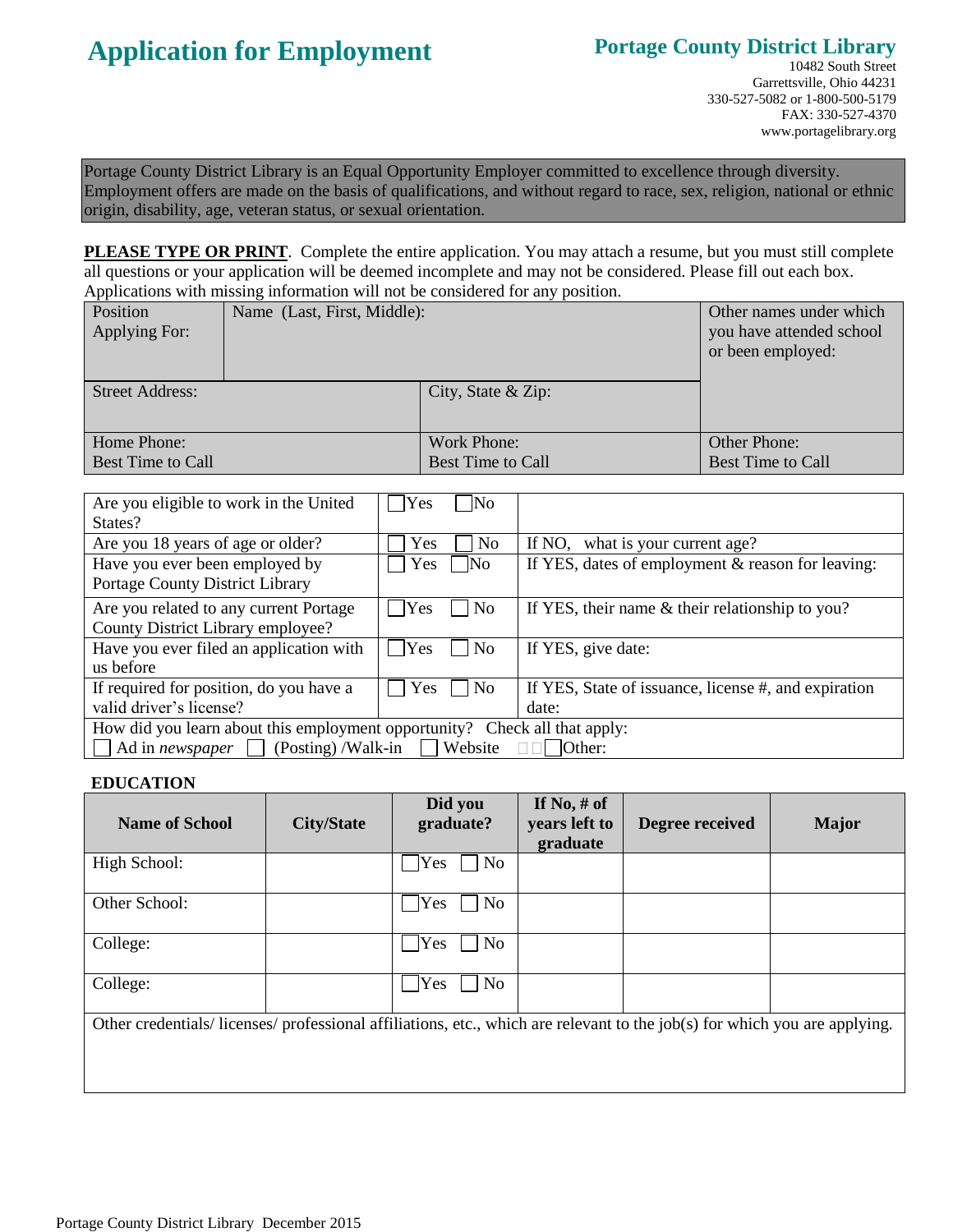**SKILLS:** Please list technical skills, clerical skills, trade skills, etc., relevant to this position. Include relevant computer systems and software packages of which you have a working knowledge, and note your level of proficiency (basic, intermediate, expert)

**MILITARY SERVICE:** Please describe any job-related training received in the United States military

**PROFESSIONAL, TRADE, BUSINESS OR CIVIC ACTIVITIES AND OFFICES HELD.** You may exclude membership which would reveal gender, race, religion, national origin, age, ancestry, disability, or other protected status.

### **SPECIALIZED TRAINING, APPRENTICESHIP, SKILLS AND EXTRA-CURRICULAR ACTIVITIES.**

You may exclude membership which would reveal gender, race, religion, national origin, age, ancestry, disability, or other protected status.

## **STATE ANY ADDITIONAL INFORMATION YOU FEEL MAY BE HELPFUL TO US IN CONSIDERING YOUR APPLICATION.**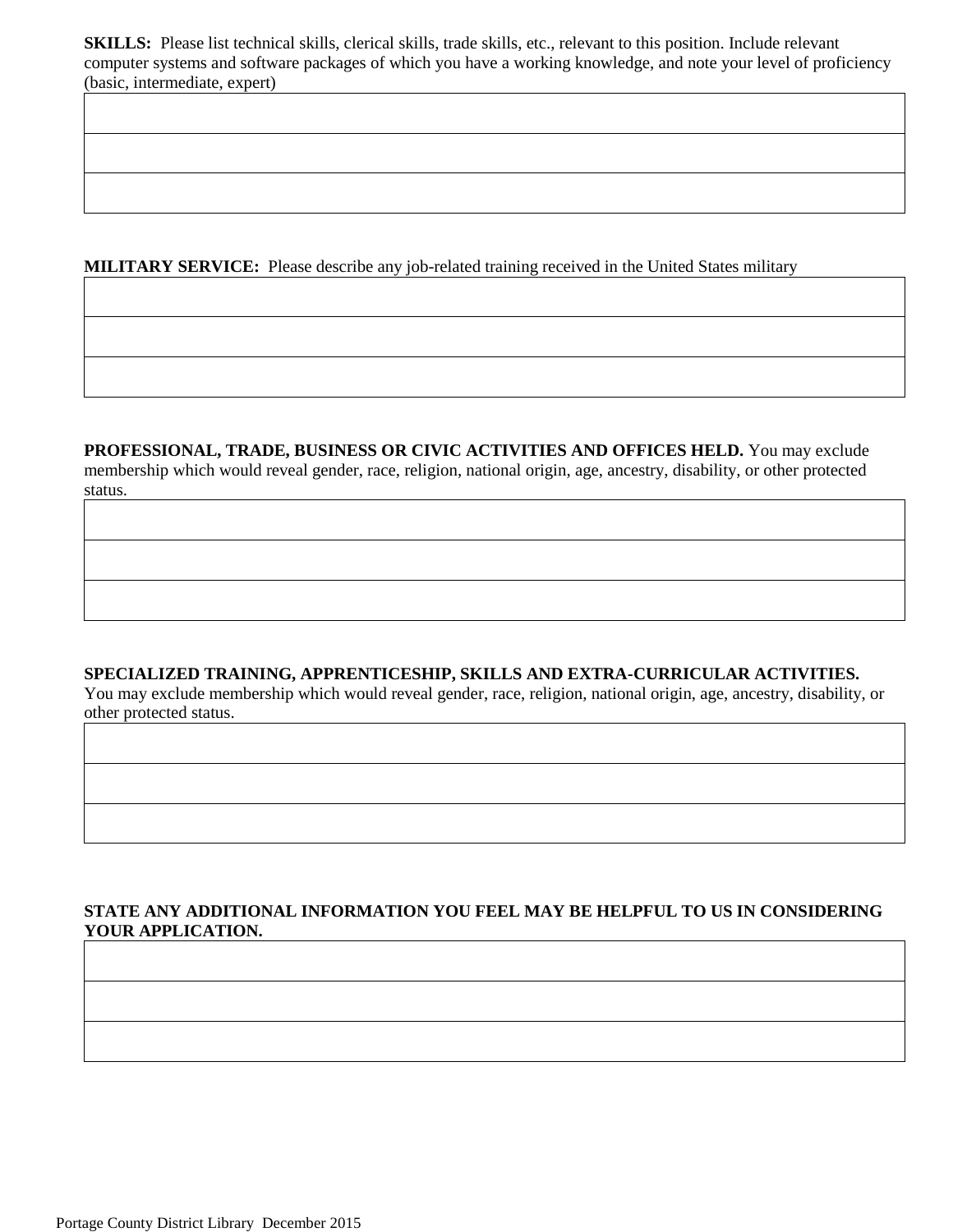## **WORK EXPERIENCE**

Please detail your work history for the past ten years. Begin with your current or most recent employer. If you held multiple positions with the same organization, detail each position separately. Attach additional sheets if necessary. Omission of prior employment may be considered falsification of information. Please explain any gaps in employment. Include full-time military or volunteer commitments.

| Dates Employed (most recent<br>position)<br>To:<br>From: | Full time<br>Part-time<br>If part-time, $# hrs./wk$ : | Title:                                                                             |
|----------------------------------------------------------|-------------------------------------------------------|------------------------------------------------------------------------------------|
| <b>Starting Salary:</b>                                  | Organization Name and Address:                        |                                                                                    |
| Final Salary:                                            |                                                       |                                                                                    |
| Supervisor's Name, Title and<br>Phone #:                 | Other Reference Name, Title and<br>Phone $#$ :        | Contact my current references:<br>At any time<br>Only if I am a finalist candidate |
| Primary duties:                                          |                                                       | Reason for Leaving:                                                                |

| Dates Employed (most recent<br>position)<br>To:<br>From: | Full time<br>Part-time<br>If part-time, # hrs./wk: | Title:                                                                                               |
|----------------------------------------------------------|----------------------------------------------------|------------------------------------------------------------------------------------------------------|
| <b>Starting Salary:</b>                                  | Organization Name and Address:                     |                                                                                                      |
| Final Salary:                                            |                                                    |                                                                                                      |
| Supervisor's Name, Title and<br>Phone #:                 | Other Reference Name, Title and<br>Phone $#$ :     | Contact my current references:<br>At any time<br>Only if I am a finalist candidate<br>$\blacksquare$ |
| Primary duties:                                          |                                                    | Reason for Leaving:                                                                                  |

| Dates Employed (most recent<br>position)<br>To:<br>From: | $\Box$ Full time<br>Part-time<br>If part-time, $# hrs./wk$ : | Title:                                                                                               |
|----------------------------------------------------------|--------------------------------------------------------------|------------------------------------------------------------------------------------------------------|
| <b>Starting Salary:</b>                                  | Organization Name and Address:                               |                                                                                                      |
| Final Salary:                                            |                                                              |                                                                                                      |
| Supervisor's Name, Title and<br>Phone #:                 | Other Reference Name, Title and<br>Phone $#$ :               | Contact my current references:<br>At any time<br>Only if I am a finalist candidate<br>$\blacksquare$ |
| Primary duties:                                          |                                                              | Reason for Leaving:                                                                                  |